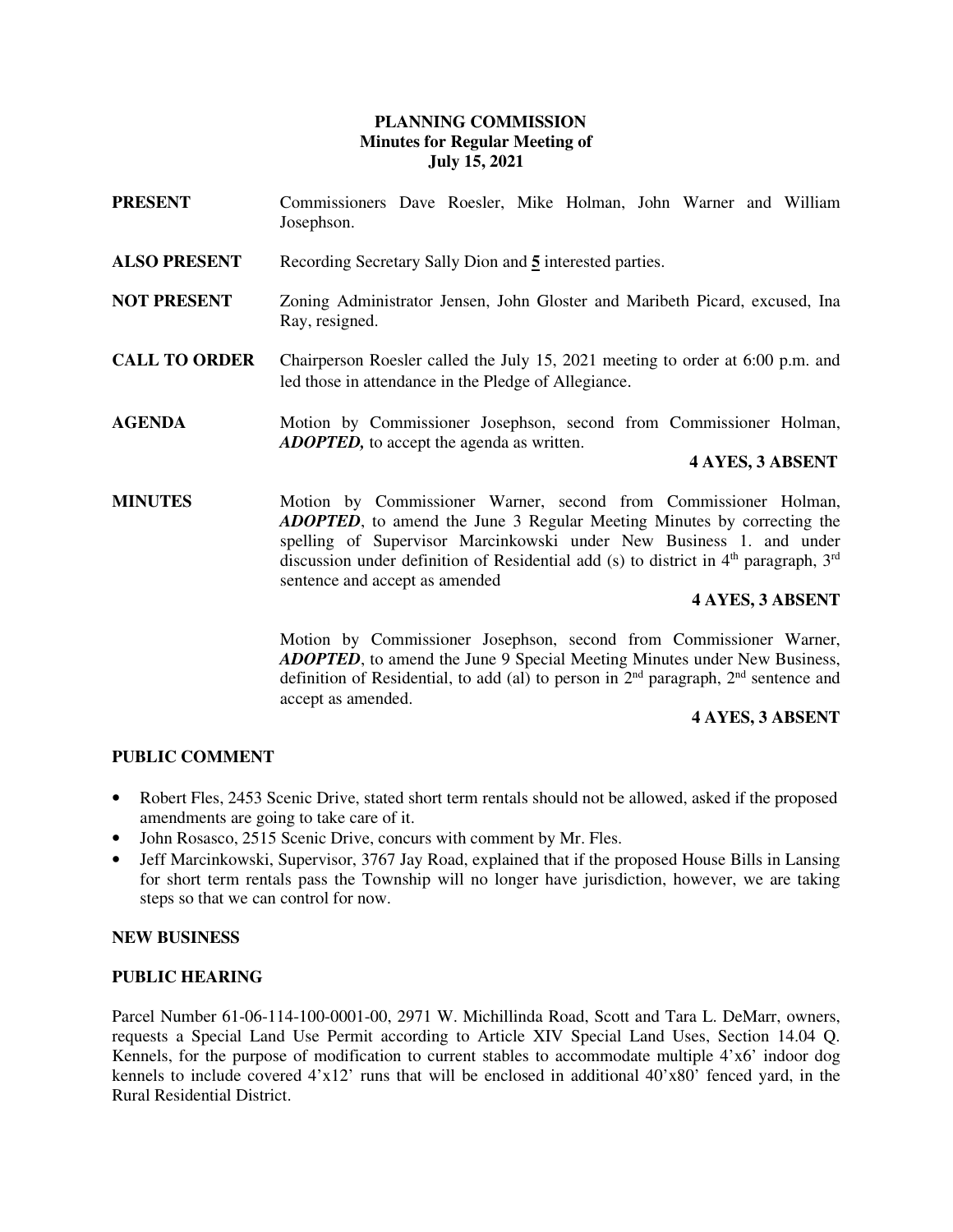## **PUBLIC HEARING OPEN 6:15 P.M.**

Applicant Tara DeMarr, 2971 Michillinda Road, stated they have had a Horse/Equestrian farm operated under a Special Land Use Permit that was approved for the previous owners for many years, they want to adjust the use to include a Kennel Permit to breed and raise English Bull show dogs. She is asking for 10- 12 females, however, said probably will be 5 or 6. She is a retired Vet Tech and this is her passion. She stated these are the most stolen breed of dog so this is why she wants to have the kennels in the existing barn. There will be no change of infrastructure, just change of use. She will be removing some horse stalls to make room for the kennel area. The kennels will be clean and heated.

No public comment or correspondence.

## **PUBLIC HEARING CLOSED 6:27 P.M.**

Site Plan Review Standards were reviewed. No issues were found.

Motion by Commissioner Holman, second from Commissioner Warner, *ADOPTED*, to recommend approval of the Special Land Use request as submitted to the Township Board of Trustees.

**4 AYES, 3 ABSENT** 

# **Article II**, **Definitions, Section 2.04, Definitions – C**

## **PUBLIC HEARING OPEN 6:42 P.M.**

No public comment or correspondence.

## **PUBLIC HEARING CLOSED 6:46 P.M.**

Commissioner Josephson read the following language to be made part of the record.

## **COMMERCIAL**

This term relates to the use of property in connection with the lodging of transient guests for profit for a rental fee or the purchase, sale, lease, barter, display or exchange of goods, wares, merchandise or personal services or that is used in commerce or the maintenance of service offices or recreation or amusement enterprise or garage/basement/yard sales operating more than six (6) days during any one (1) twelve (12) month period and designed to make a profit. Any rental of a dwelling for a fee if less than 30 consecutive days is a commercial use.

> Motion by Commissioner Warner, second from Commissioner Holman, *ADOPTED*, to recommend approval as written above to the Township Board of **Trustees**

#### **4 AYES, 3 ABSENT**

## **Article II**, **Definitions, Section 2.18, Definitions – R**

## **PUBLIC HEARING OPEN 6:47 P.M.**

No public comment or correspondence.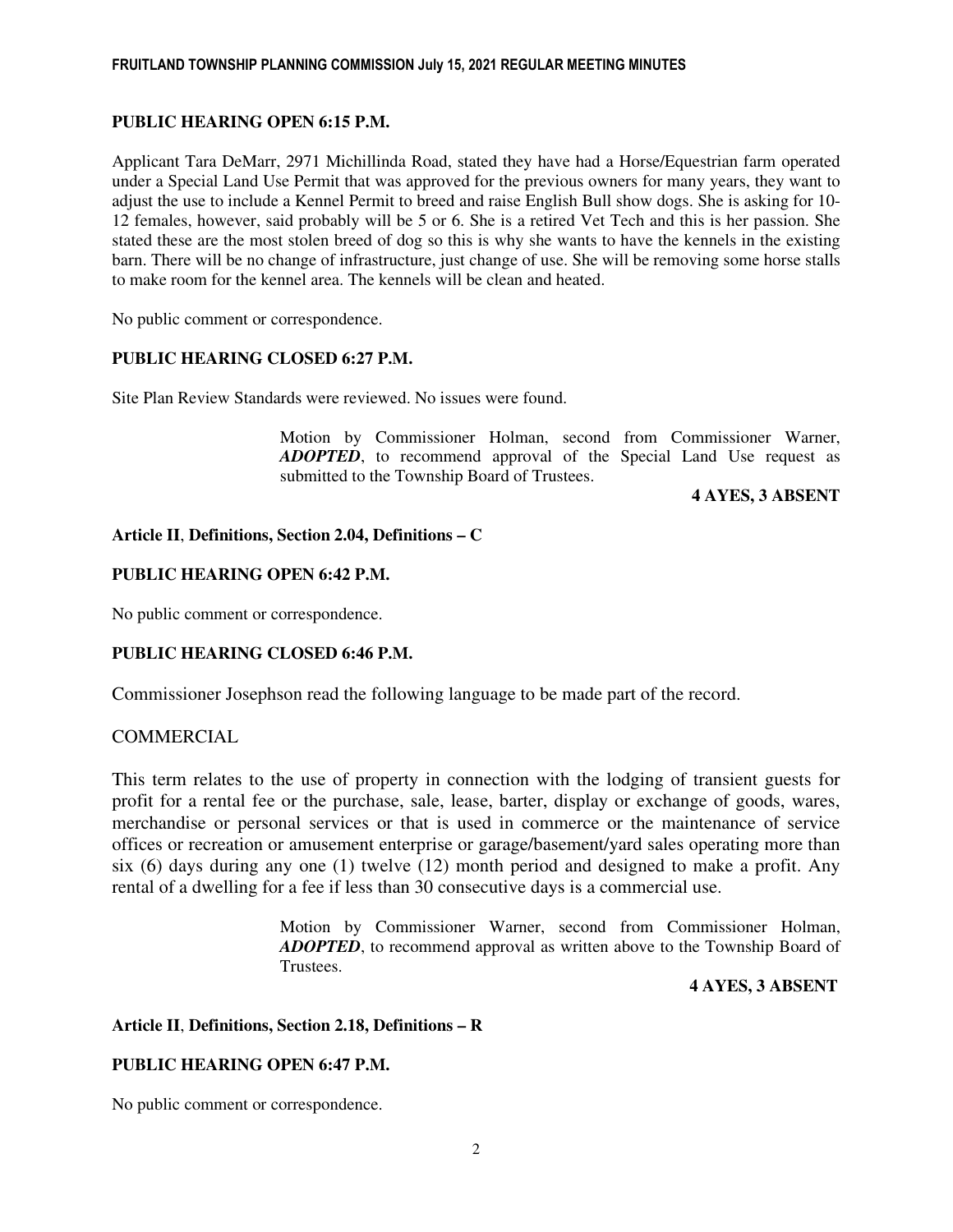### FRUITLAND TOWNSHIP PLANNING COMMISSION July 15, 2021 REGULAR MEETING MINUTES

## **PUBLIC HEARING CLOSED 6:48 P.M.**

Commissioner Josephson read the following language to be made part of the record.

## RESIDENTIAL

This term relates to the use of real property for dwelling purposes and is the owner's principal, seasonal or main living place. This term does not include any rental of a dwelling for a fee if less than 30 consecutive days.

Property owners who own a dwelling but who live there only on a seasonal basis and who have a continuity of presence as evidenced by the storing of their personal possessions for their personal use such as golf clubs, ski equipment, cycling equipment, boating equipment, and clothing is included within the meaning of the term Residential.

> Motion by Commissioner Holman, second from Commissioner Warner, *ADOPTED*, to recommend approval as written above to the Township Board of Trustees.

### **4 AYES, 3 ABSENT**

### **Article III**, **General Provisions, Section 3.29, Outdoor Storage in Residential Districts**

#### **PUBLIC HEARING OPEN 6:50 P.M.**

No public comment or correspondence.

#### **PUBLIC HEARING CLOSED 6:51 P.M.**

Commissioner Josephson read the following language to be made part of the record.

The outdoor storage or parking of recreational vehicles or recreational equipment, in all Residential Districts shall be subject to the following minimum conditions:

> Motion by Commissioner Josephson, second from Commissioner Warner, *ADOPTED*, to recommend approval as written above to the Township Board of Trustees.

#### **4 AYES, 3 ABSENT**

#### **Article VIa**, **Lake Michigan Shoreline District, Section 6.04a, Site Development Standards, 1. a)**

#### **PUBLIC HEARING OPEN 6:52 P.M.**

No public comment or correspondence.

### **PUBLIC HEARING CLOSED 6:55 P.M.**

Commissioner Josephson read the following language to be made part of the record.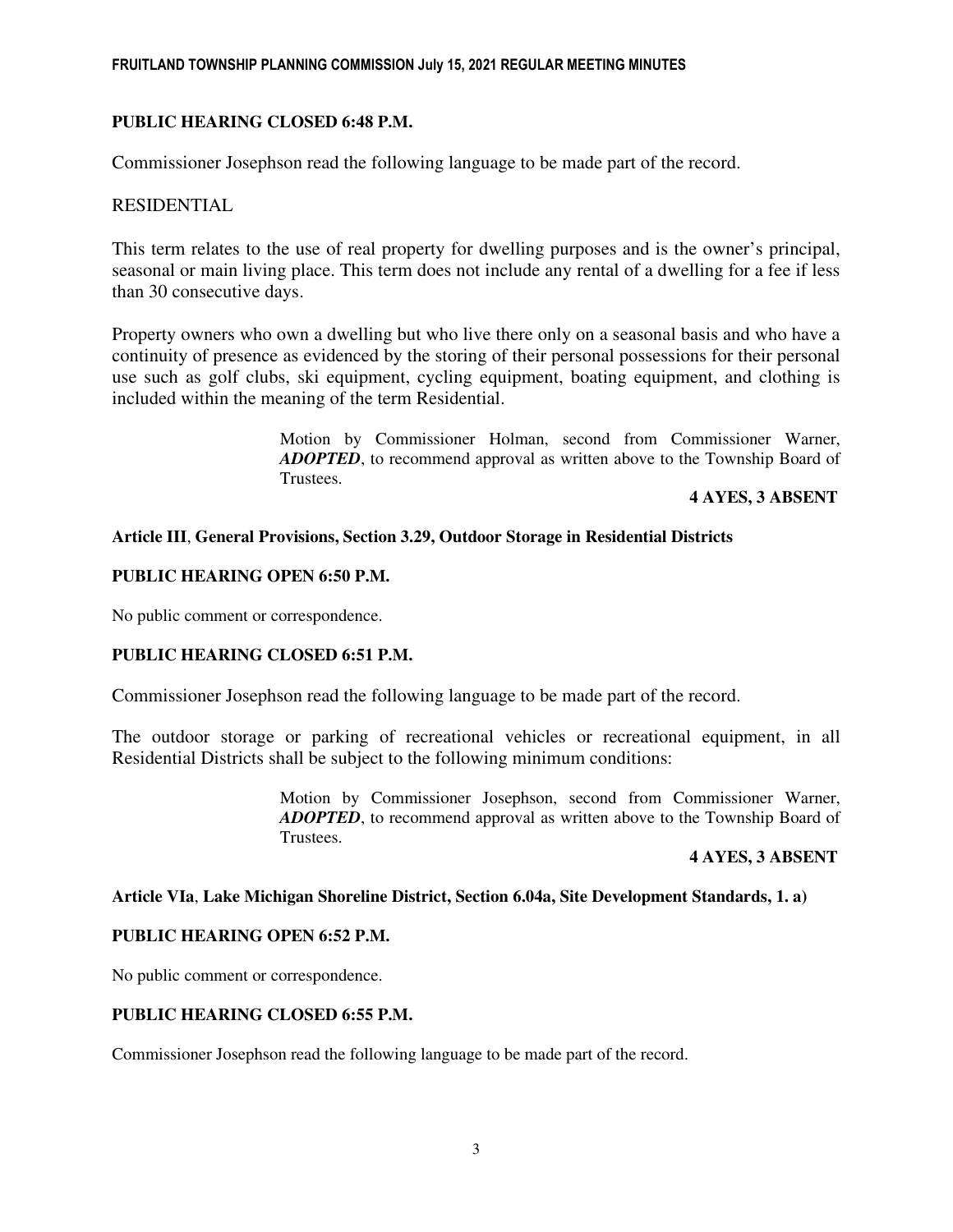### FRUITLAND TOWNSHIP PLANNING COMMISSION July 15, 2021 REGULAR MEETING MINUTES

a) No structures or buildings shall be built or installed lakeward of the bluff line except for wooden stairs and platforms which provide beach access and comply with the requirements of Michigan Law and the Department of Environmental Quality (DEQ). All such Items (including stairs and platforms) shall be approved by the Zoning Administrator.

> Motion by Commissioner Holman, second from Commissioner Josephson, *ADOPTED*, to recommend approval as written above to the Township Board of Trustees.

### **4 AYES, 3 ABSENT**

### **Article VIIIa, Inland Lakes District, Section 8.02, Site Development Standards 11.**

#### **PUBLIC HEARING OPEN 6:56 P.M.**

No public comment or correspondence.

# **PUBLIC HEARING CLOSED 6:57 P.M.**

Commissioner Josephson read the following language to be made part of the record.

11. No structures or buildings shall be built or installed lakeward of the bluff line except for wooden stairs and platforms which provide beach access and comply with the requirements of Michigan Law and the Department of Environmental Quality (DEQ). All such Items (including stairs and platforms) shall be approved by the Zoning Administrator.

> Motion by Commissioner Warner, second from Commissioner Holman, *ADOPTED*, to recommend approval as written above to the Township Board of Trustees.

### **4 AYES, 3 ABSENT**

**Article XIV**, **Special Land Uses, Section 14.04 Special Land Use Specific Requirements, LL. Historic Resorts, 2.**

#### **PUBLIC HEARING OPEN 6:58 P.M.**

No public comment or correspondence.

## **PUBLIC HEARING CLOSED 7:00 P.M.**

Commissioner Josephson read the following language to be made part of the record.

2. Applicability. The provisions of this Section 14.04LL shall only be applicable to Parcel Number 61-06-245-005-0001-00 which is the only historical resort located within the Inland Lakes Zoning District in existence and operating as of the effective date of this Ordinance amendment July 5, 2016. Only historic resorts located in the Inland Lakes Zoning District that were in existence and operating as of the effective date of this